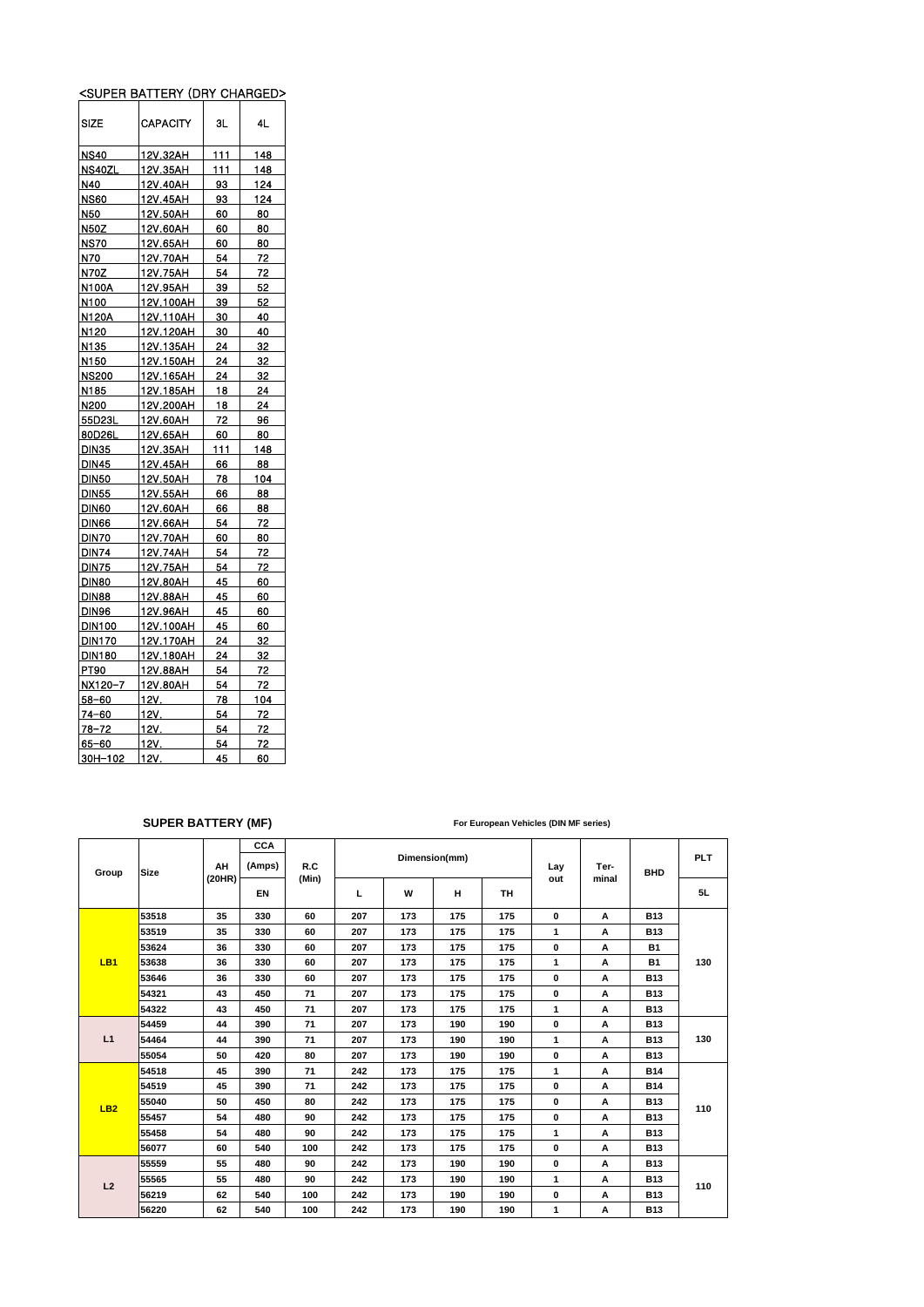|                 | 55414  | 54  | 480  | 90  | 276 | 173 | 175 | 175 | 0            | А | <b>B13</b>               |     |
|-----------------|--------|-----|------|-----|-----|-----|-----|-----|--------------|---|--------------------------|-----|
|                 | 55415  | 54  | 480  | 90  | 276 | 173 | 175 | 175 | 1            | А | <b>B13</b>               |     |
|                 | 56318  | 63  | 540  | 105 | 276 | 173 | 175 | 175 | 0            | А | <b>B14</b>               |     |
|                 |        |     |      |     |     |     |     |     |              |   |                          |     |
| LB <sub>3</sub> | 56330  | 63  | 540  | 105 | 276 | 173 | 175 | 175 | 0            | А | <b>B13</b>               | 90  |
|                 | 56821  | 68  | 570  | 113 | 276 | 173 | 175 | 175 | 1            | А | B13                      |     |
|                 | 56828  | 68  | 570  | 113 | 276 | 173 | 175 | 175 | 0            | А | <b>B13</b>               |     |
|                 | 57113  | 71  | 640  | 120 | 276 | 173 | 175 | 175 | 0            | А | <b>B13</b>               |     |
|                 | 56638  | 66  | 540  | 110 | 276 | 173 | 190 | 190 | 0            | А | B13                      |     |
|                 |        |     |      |     |     |     |     |     |              |   |                          |     |
|                 | 56640  | 66  | 540  | 110 | 276 | 173 | 190 | 190 | 1            | А | <b>B13</b>               |     |
| L <sub>3</sub>  | 57219  | 72  | 610  | 120 | 276 | 173 | 190 | 190 | 1            | А | B13                      | 90  |
|                 | 57220  | 72  | 610  | 120 | 276 | 173 | 190 | 190 | 0            | А | B13                      |     |
|                 | 57412  | 74  | 680  | 130 | 276 | 173 | 190 | 190 | 0            | А | <b>B13</b>               |     |
|                 | 57413  | 74  | 680  | 130 | 276 | 173 | 190 | 190 | 1            | А | B13                      |     |
|                 |        |     |      |     |     |     |     |     |              |   |                          |     |
| LB4             | 57539  | 75  | 640  | 130 | 315 | 173 | 175 | 175 | 0            | А | B13                      | 90  |
|                 | 58014  | 80  | 680  | 140 | 315 | 173 | 175 | 175 | 0            | А | <b>B13</b>               |     |
|                 | 58043  | 80  | 640  | 140 | 315 | 173 | 190 | 190 | 0            | А | B13                      |     |
| L4              | 59042  | 90  | 720  | 160 | 315 | 173 | 190 | 190 | 0            | Α | B13                      | 90  |
|                 | 59043  | 90  | 720  | 160 | 315 | 173 | 190 | 190 | 1            | А | <b>B13</b>               |     |
|                 | 58515  | 85  | 720  | 145 | 351 | 173 | 175 | 175 | 0            | А | B13                      |     |
| LB <sub>5</sub> |        |     |      |     |     |     |     |     |              |   |                          | 75  |
|                 | 59015  | 90  | 740  | 160 | 351 | 173 | 175 | 175 | 0            | Α | B13                      |     |
|                 | 58821  | 88  | 680  | 150 | 351 | 173 | 190 | 190 | 1            | А | <b>B13</b>               |     |
|                 | 58827  | 88  | 680  | 150 | 351 | 173 | 190 | 190 | 0            | А | <b>B13</b>               |     |
|                 | 59218  | 92  | 720  | 165 | 351 | 173 | 190 | 190 | 0            | Α | <b>B13</b>               |     |
| L <sub>5</sub>  | 59219  | 92  | 720  | 165 | 351 | 173 | 190 | 190 | 1            | А | <b>B13</b>               | 75  |
|                 | 60044R | 100 | 850  | 180 | 351 | 173 | 190 | 190 | 1            | А | <b>B13</b>               |     |
|                 |        |     |      |     |     |     |     |     |              |   |                          |     |
|                 | 60044  | 100 | 850  | 180 | 351 | 173 | 190 | 190 | 0            | А | <b>B13</b>               |     |
|                 | 53520  | 35  | 300  | 52  | 187 | 127 | 200 | 220 | 0            | в | ٠                        |     |
| <b>B19</b>      | 53521  | 35  | 300  | 52  | 187 | 127 | 200 | 220 | 0            | А | ٠                        | 185 |
|                 | 53522  | 35  | 300  | 52  | 187 | 127 | 200 | 220 | 1            | в |                          |     |
|                 | 54523  | 45  | 360  | 71  | 235 | 127 | 200 | 220 | 0            | А | ٠                        |     |
|                 |        | 45  |      | 71  |     | 127 |     |     | $\mathbf{1}$ | А |                          |     |
| <b>B24</b>      | 54524  |     | 360  |     | 235 |     | 200 | 220 |              |   | ٠                        | 140 |
|                 | 54551  | 45  | 360  | 71  | 235 | 127 | 200 | 220 | 1            | в | ٠                        |     |
|                 | 54584  | 45  | 360  | 71  | 235 | 127 | 200 | 220 | 0            | в |                          |     |
|                 | 56068  | 60  | 480  | 100 | 231 | 172 | 200 | 220 | 0            | А | <b>B1</b>                |     |
| <b>D23</b>      | 56069  | 60  | 480  | 100 | 231 | 172 | 200 | 220 | 1            | А | <b>B1</b>                | 110 |
|                 | 56048  | 60  | 480  | 100 | 266 | 172 | 200 | 220 | 0            | А | B <sub>9</sub>           |     |
|                 |        |     |      |     |     |     |     |     |              |   |                          |     |
| D <sub>26</sub> | 56049  | 60  | 480  | 100 | 266 | 172 | 200 | 220 | 1            | А | B9                       | 100 |
|                 | 57024  | 70  | 540  | 120 | 266 | 172 | 200 | 220 | 1            | А | B9                       |     |
|                 | 57029  | 70  | 540  | 120 | 266 | 172 | 200 | 220 | 0            | А | B <sub>9</sub>           |     |
|                 | 57512  | 75  | 600  | 130 | 303 | 172 | 200 | 220 | 0            | Α | <b>B1</b>                |     |
|                 | 57513  | 75  | 600  | 130 | 303 | 172 | 200 | 220 | 1            | А | <b>B1</b>                |     |
|                 | 58513  | 85  | 680  | 145 | 303 | 172 | 200 | 220 | 0            | А | <b>B1</b>                |     |
|                 |        |     |      |     |     |     |     |     |              |   |                          |     |
| D31             | 58514  | 85  | 680  | 145 | 303 | 172 | 200 | 220 | 1            | А | <b>B1</b>                | 90  |
|                 | 59518  | 95  | 720  | 170 | 303 | 172 | 200 | 220 | 0            | А | <b>B1</b>                |     |
|                 | 59519  | 95  | 720  | 170 | 303 | 172 | 200 | 220 | 1            | А | <b>B1</b>                |     |
|                 | 60045  | 100 | 760  | 180 | 303 | 172 | 200 | 220 | 0            | А | B1                       |     |
|                 | 60046  | 100 | 760  | 180 | 303 | 172 | 200 | 220 | 1            | А | <b>B1</b>                |     |
|                 | 59615  | 96  | 760  | 170 | 326 | 172 | 203 | 223 | 0            | А | <b>B1</b>                |     |
| <b>MF100</b>    |        |     |      |     |     |     |     |     |              |   |                          | 75  |
|                 | 59616  | 96  | 760  | 170 | 326 | 172 | 203 | 223 | 1            | А | <b>B1</b>                |     |
| <b>E41</b>      | 60016  | 100 | 760  | 180 | 408 | 172 | 210 | 230 | 0            | А | ٠                        | 60  |
|                 | 62034  | 120 | 680  | 230 | 514 | 189 | 196 | 215 | 3            | А |                          |     |
|                 | 62035  | 120 | 680  | 230 | 514 | 189 | 196 | 215 | 3            | А | B13                      |     |
| А               | 62038  | 120 | 680  | 230 | 514 | 189 | 196 | 215 | 4            | А |                          | 45  |
|                 | 64589  | 145 | 800  | 260 | 514 | 189 | 196 | 215 | 3            | Α |                          |     |
|                 |        |     |      |     |     |     |     |     |              |   |                          |     |
|                 | 67018  | 170 | 950  | 320 | 514 | 223 | 196 | 215 | 3            | А |                          |     |
|                 | 67019  | 170 | 950  | 320 | 514 | 223 | 196 | 215 | 4            | А |                          |     |
| B               | 68032  | 180 | 1000 | 370 | 514 | 223 | 196 | 215 | 3            | Α |                          | 40  |
|                 | 68033  | 180 | 1000 | 370 | 514 | 223 | 196 | 215 | 4            | А |                          |     |
|                 | 68035  | 180 | 1000 | 370 | 514 | 223 | 196 | 215 | 3            | А | <b>B13</b>               |     |
|                 | 68036  | 180 | 1000 | 370 | 514 | 223 | 196 | 215 | 4            | А | <b>B13</b>               |     |
|                 |        |     |      |     |     |     |     |     |              |   |                          |     |
|                 | 70027  | 200 | 1050 | 430 | 518 | 273 | 216 | 235 | 3            | А | $\overline{\phantom{a}}$ |     |
| С               | 70029  | 200 | 1050 | 430 | 518 | 273 | 216 | 235 | 4            | А | ٠                        | 30  |
|                 |        |     |      |     |     |     |     |     |              |   |                          |     |
|                 | 72512  | 225 | 1150 | 460 | 518 | 273 | 216 | 235 | 3            | А | ٠                        |     |

## **MF BATTERY PRICE LIST**

## **For Japanese Vehicles (JIS MF series)**

|       |                     |             |             |              |           |               | וכסווסט וויו טוטו פסוטוונס סכסוונסט וט |     |           |      |       |     |      |
|-------|---------------------|-------------|-------------|--------------|-----------|---------------|----------------------------------------|-----|-----------|------|-------|-----|------|
| Group | <b>Size Marking</b> |             | AH          | CCA<br>(SAE) | <b>RC</b> | Dimension(mm) |                                        |     |           | Lav. | Ter-  | BHD | PLT  |
|       | <b>New</b>          | Old         | <b>20HR</b> | <b>AMPS</b>  | (Min)     |               | W                                      |     | <b>Th</b> | out  | minal |     | - 5L |
|       | 32B19R              | <b>NS40</b> | 32          | 270          | 48        | 187           | 127                                    | 200 | 220       |      |       |     |      |